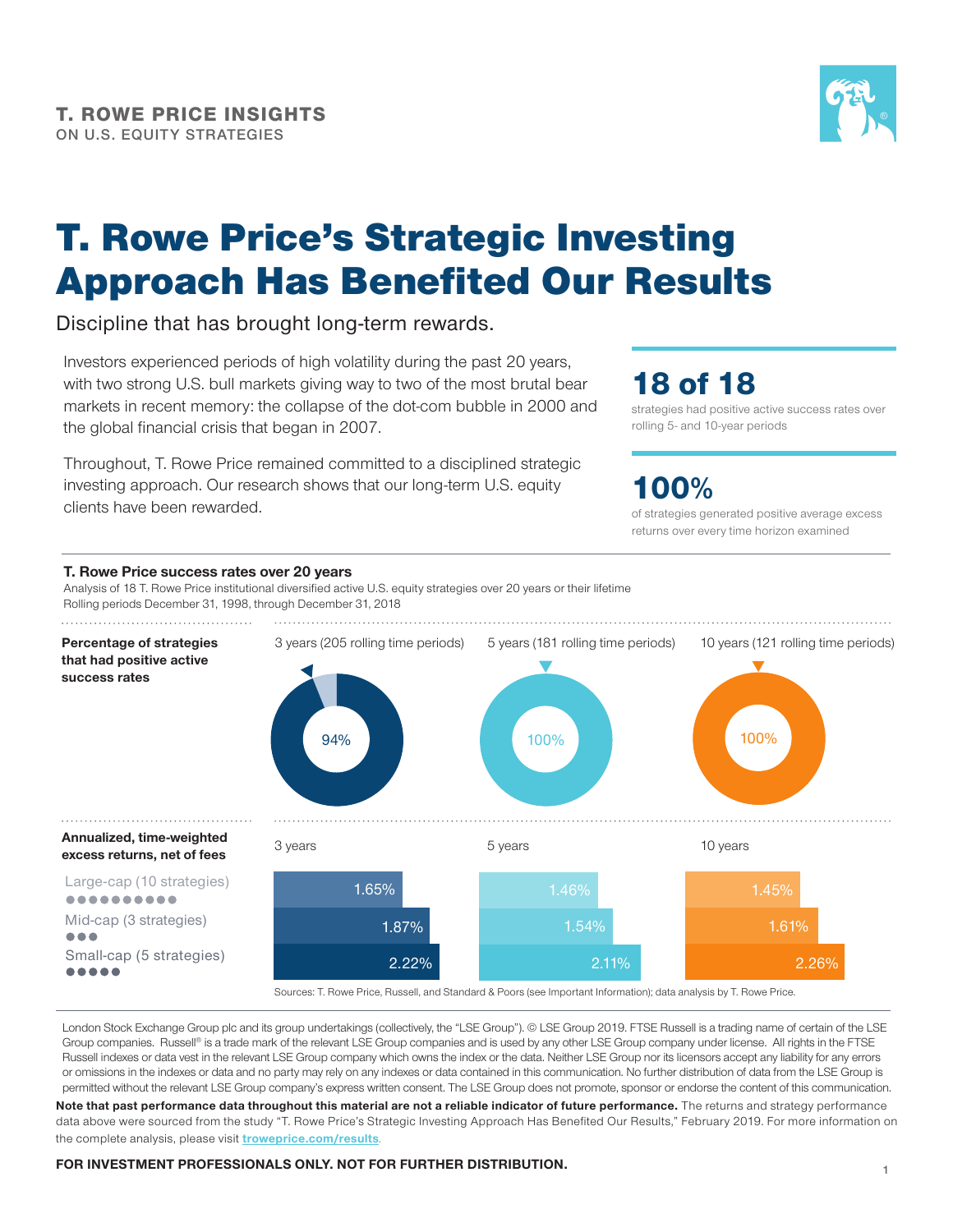#### **Active Success Rates**



The active success rate records the percentage of times a strategy beat its designated benchmark, net of fees and trading costs, over a specified time period (say, 10 years). Think of this as a measure of how often a client might look at his or her regular performance reports and find that a strategy has outperformed for that time period.

**We've defined a positive active success rate as a strategy beating the performance of its designated benchmark in more than half of the periods measured.** 

- **0** The study spanned the 20 years up to the end of December 2018 for older strategies, or since inception for newer ones, and measured the returns of the relevant composites net of fees and trading costs. It covered 18 of the 24 institutional diversified active U.S. equity strategies currently offered by T. Rowe Price. In instances where a portfolio manager managed multiple strategies in a particular sub‑asset class style (e.g., U.S. small-cap growth), we included only the strategy with the most assets under management to avoid double counting. Benchmarks included the S&P 500, Russell 1000 Growth, Russell 2000 Growth, Russell 1000 Value, Russell 2000 Value, Russell 2500, Russell 2000, Russell Midcap Growth, and Russell Midcap Value Indexes. Strategy performance was measured against the designated benchmarks over rolling 1‑, 3‑, 5‑, and 10‑year periods.
- Active success rates are the percentage of **2** times a strategy outperformed its designated benchmark in a given period.
- T. Rowe Price professional staff as of **3** December 31, 2018. Includes 105 portfolio managers, 24 associate portfolio managers, 165 investment analysts, 44 associate analysts, 14 multi-asset specialists, 9 specialty analysts, 2 strategists, 2 economists, 29 traders, and 18 senior managers.
- **9** See: "Can Mutual Fund Managers Pick Stocks? Evidence from Their Trades Prior to Earnings Announcements," Journal of Financial and Quantitative Analysis, Vol. 45, Issue 5, October 2010.
- **9** See: "The effect of management team characteristics on risk-taking and style extremity of mutual fund portfolios," Review of Financial Economics, Vol. 21, Issue 3, September 2012.

#### **Performance Remained Strong Over Time**

A rigorous study by T. Rowe Price shows that we were able to deliver performance through the many market environments of the past two decades. Of the 18 institutional diversified active U.S. equity strategies included in the study, 94% outperformed their benchmarks over a majority of three-year rolling periods, while all of them outperformed over a majority of five-year and 10-year rolling periods. **<sup>1</sup>**

A nota<br>pc<br>retu A notable 100% generated positive average excess returns over rolling 3‑, 5‑, and 10‑year periods...

Moreover, our performance tended to remain strong over time. Seventeen of the 18 strategies had positive active success rates over rolling three‑year periods, while all 18 strategies were ahead over rolling 5‑year and 10‑year intervals. **<sup>2</sup>** A notable 100% generated positive average excess returns over rolling 3‑, 5‑, and 10‑year periods, underlining the value of our strategic investing approach.

#### **T. Rowe Price's Large‑Cap Strategies Proved Worth**

The study challenges the commonly held belief that it is not possible for active managers to add value in what is widely regarded as the world's most efficient capital market. The majority of our U.S. large-cap strategies beat their benchmarks over all relevant time periods. Again, a long‑term mindset was rewarded as excess returns for our large‑cap and mid‑cap managers increased over time.

#### **Our Approach To Strategic Investing**

We attribute our success primarily to careful stock selection and in‑depth fundamental research conducted by our long-tenured investment team.

We go out into the field to get the answers we need. That means that over 400 of our investment professionals see firsthand how the companies we're investing in are performing today in order to make skilled judgments about how we think they'll perform in the future.<sup>•</sup>

Experience has been a critical component of our success as well. Our skilled portfolio managers have deep experience—an average of 22 years in the industry and 17 years with T. Rowe Price, as of December 31, 2018.

**Our own study shows** that a skilled active management approach can help navigate challenging market conditions.

Independent academic research supports our approach: Active equity managers, as a group, are able to trade profitably, before costs, in part because they are able to forecast earnings-related fundamentals.<sup>o</sup> While stable, long-tenured management teams tend to hold less risky portfolios. **<sup>5</sup>**

Our own study shows that skilled management can help navigate challenging market conditions.

#### **Look To The Long Term**

We don't wait for change, we seek to get ahead of change for our clients. Our people have the conviction to think independently but act collaboratively. This means we're able to respond quickly to take advantage of short-term market fluctuations, or we can also choose to hold tight.

**Past performance is not a reliable indicator of future performance.** For more information on the complete analysis, please visit *troweprice.com/results*. All data are as of December 31, 2018, unless otherwise noted.